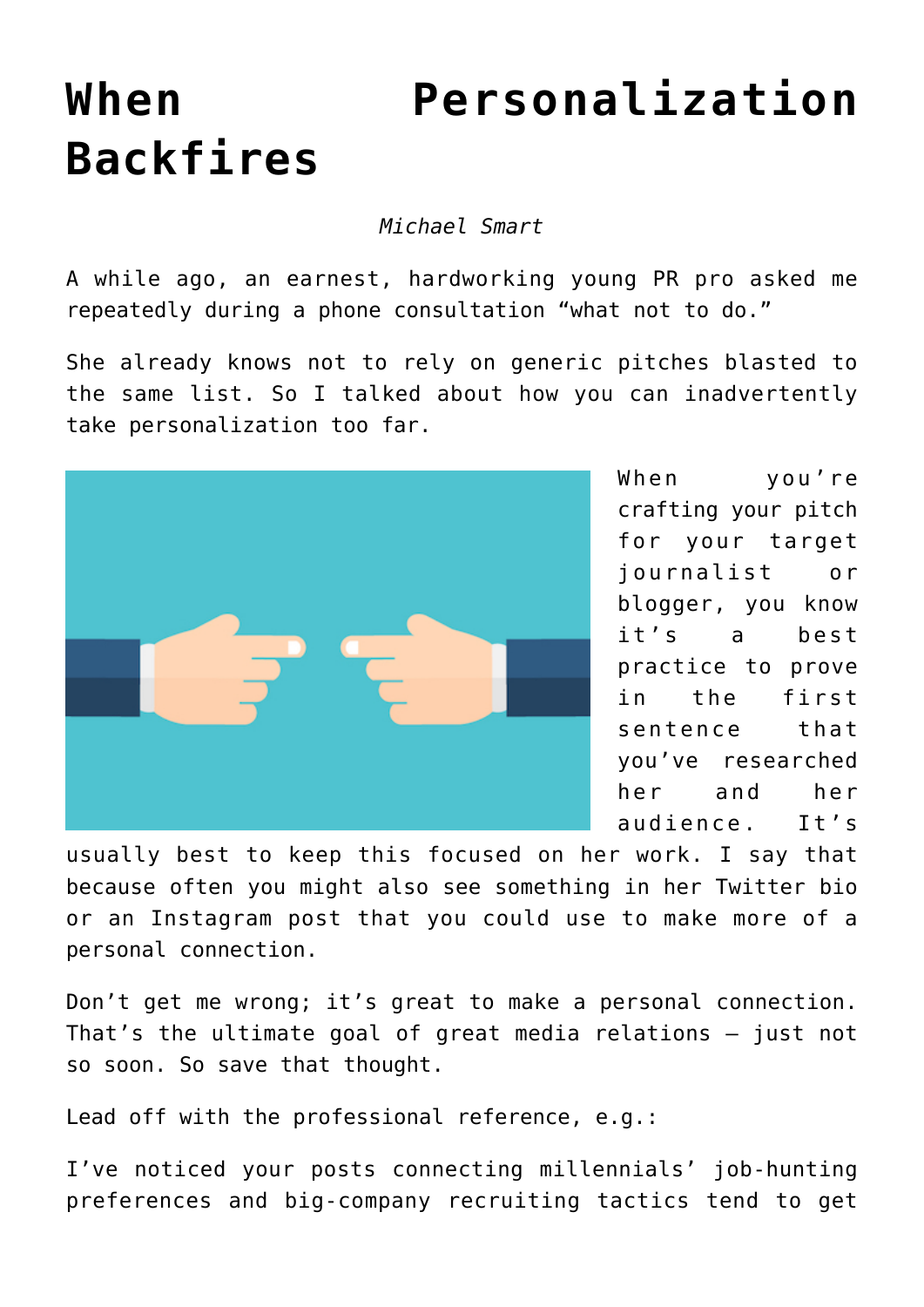shared most frequently on social …

And then get right into your pitch that propels that connection forward.

There's been an evolution in the last few years among the influencers I interview for my [Inner Circle](https://michaelsmartpr.com/the-inner-circle/) (a "Today" show producer, an editor for The Washington Post, and writers for USA Today and The Wall Street Journal). When I show them pitches, they still register appreciation for personalization at the top, but now they get anxious and even frustrated if that personalization "drags on" into a second point of reference. They say, "I want to know what he's offering here."

So to recap — first professional personalization, then pitch, then call to action. But what about that great personal tidbit you saw that could open the door to a great connection?

## **Save it for your P.S.**

That's where you note that you've visited her alma mater to see your best friend from high school who also went there. Or your quick take on this season of the Netflix show she tweeted about binge-watching.

Just make sure it's:

- Sincere because relationships only work when founded authentically.
- Specific because even if you really do LOVE that show she won't believe you unless you prove it with some detail.
- Not stalker-ish no explanation necessary.

These influencers are so strained by all the pressures of their job that they deserve every effort on our part to make our outreach relevant and accessible on their terms. Helping them do their jobs is what helps us.